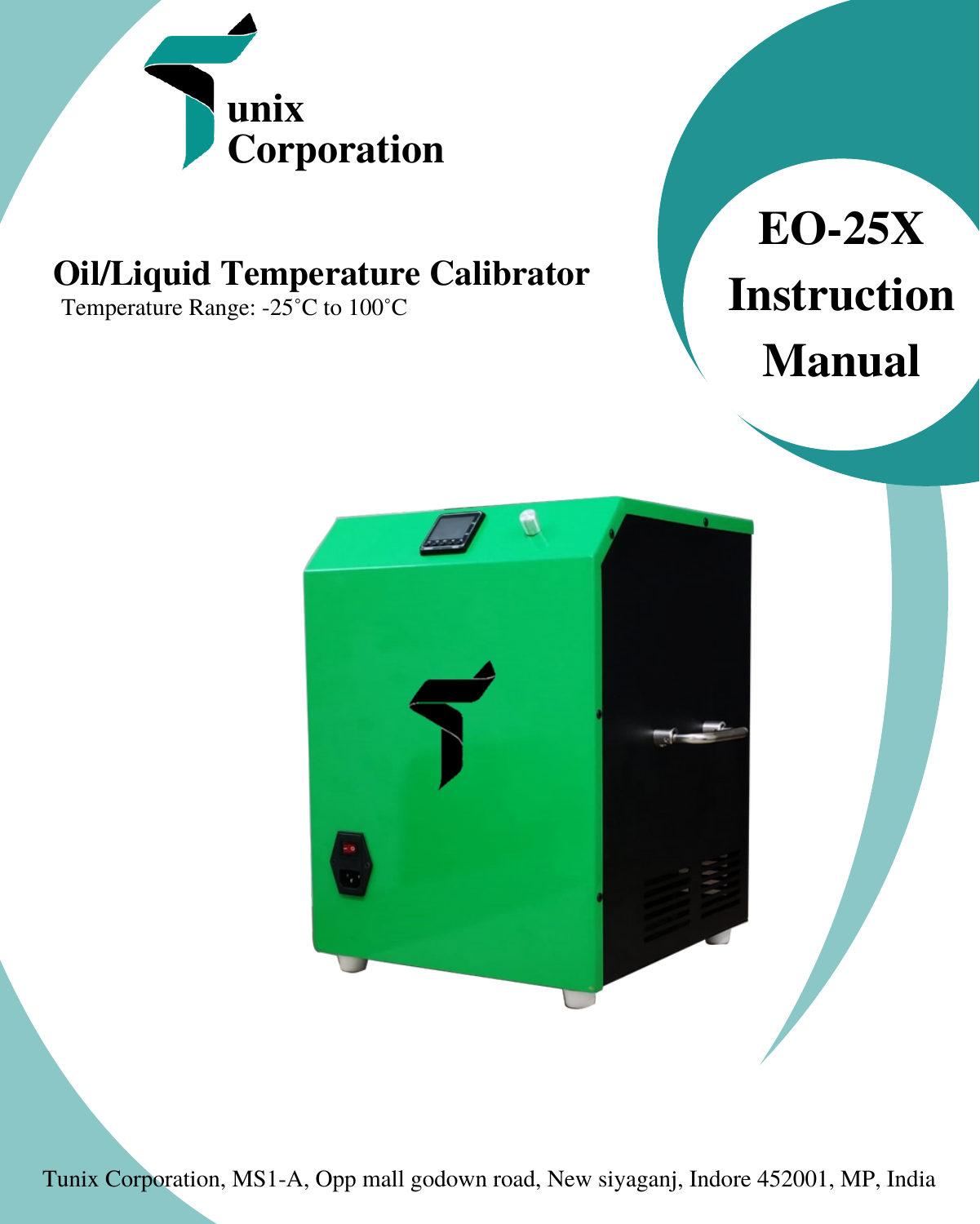## **Table of Contents**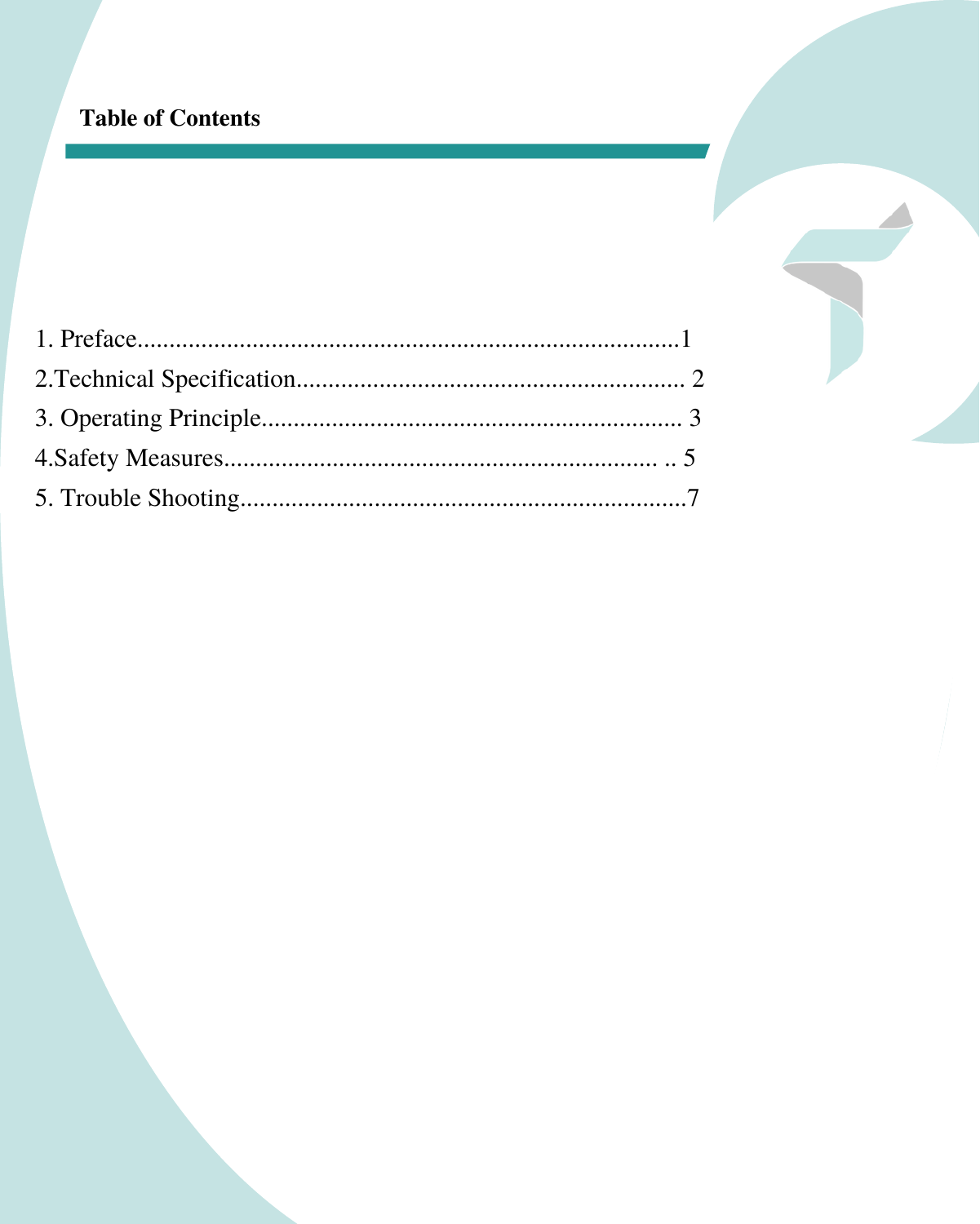## **Preface**

Congratulation on purchase of "Tunix" make Oil/Liquid Temperature Calibrator Model : EO-25X . This instruments is one of the best available in its class.

We have taken enough care in designing and manufacturing to give you trouble free performance for longer period. Before starting the instrument, we suggest you to go through the instruction manual.

## **On Arrival**

Please check for following Standard accessories

- 1) Product is not physically damaged.
- 2) Operating manual With Warranty certificate
- 3) Power Chord.
- 4) Silicon Oil 5 CST. (optional to be ordered separately. )
- 5) 17025 Accredited Calibration Certified( optinal to be ordered separately).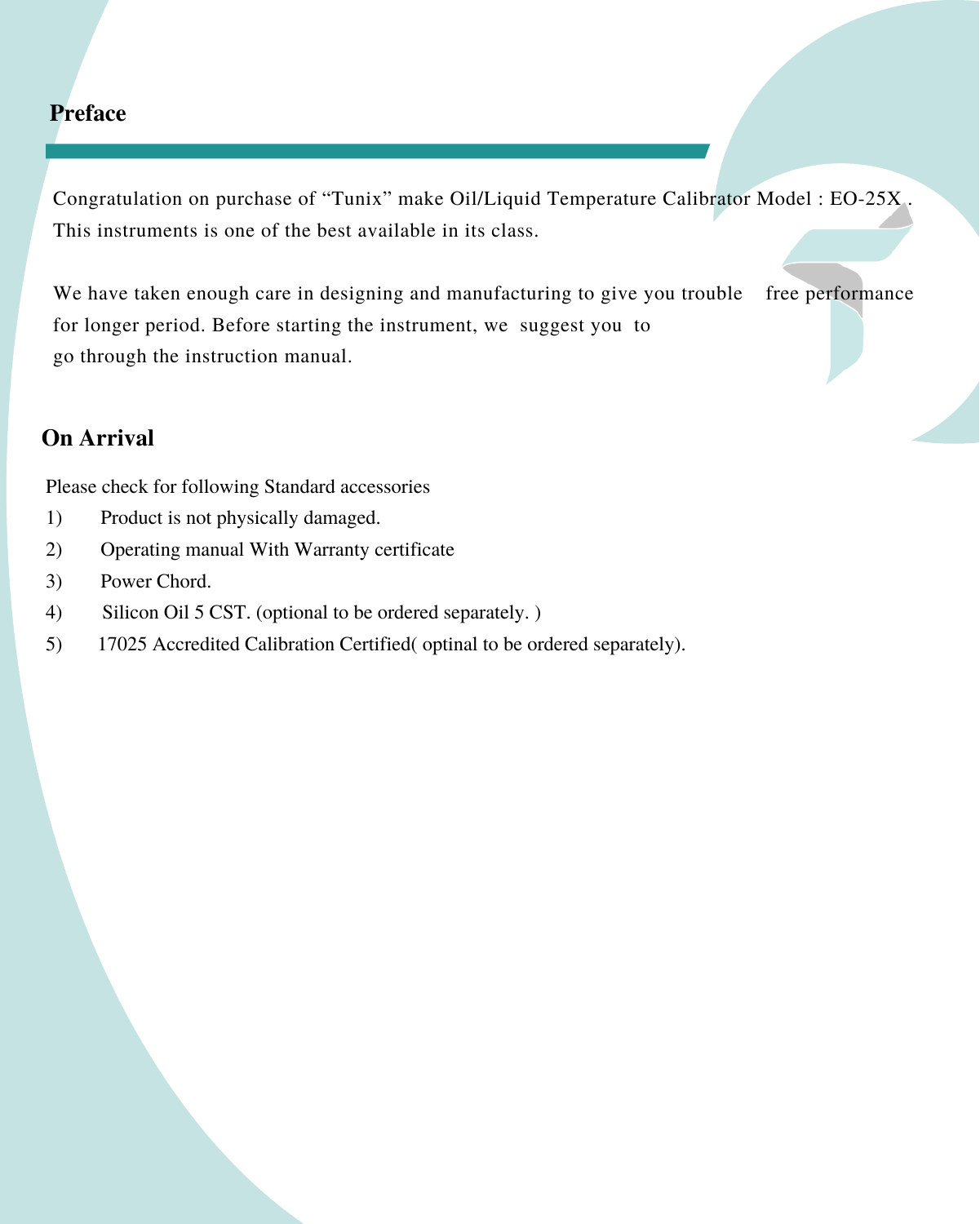#### **Technical Specification**

- 1) Temperature Range:  $-25^{\circ}$ C to  $100^{\circ}$ C @ 25  $^{\circ}$ C
- 2) Display Resolution: 0.1 Deg C.
- 3) Control accuracy: Bettter than ±0.1 ˚C
- 4) Thermal in-stability:
	- $\pm$  0.07 °C @-25°C (after stabilization time of 15 minutes).
	- $\pm$  0.08 °C @100 °C (after stabilization time of 15 minutes).
- 5) Thermal Non-uniformity (Radial):  $\pm$  0.08 °C ( after stabilization time of 15 minutes)
- 6) Thermal Non-uniformity (Axial):  $\pm$  0.09 °C ( after stabilization time of 15 minutes)
- 7) Stabilization Time/settling time: 15 minutes after set point is achieved.
- 8) Time to reach to 100 ˚C from ambient temperature: 30 minutes. Time to reach to -25 °C from ambient temperature: 50 minutes.
- 9) Power supply: 230 VAC @50-60 Hz.
- 10) Current : 6A Max.
- 11) Power Consumption: single phase ,300 Watt maximum.
- 11) Oil vessel capacity: 0.8Liter 5Cst.(Silicon Oil).

Oil Vessel Dimesions: Depth 120mm , Dia: 60mm

- 12) Sound: Less than 50 dB
- 13) Enclosure Metal(MS) Powder Coated
- 14) Weight: 20 Kg without oil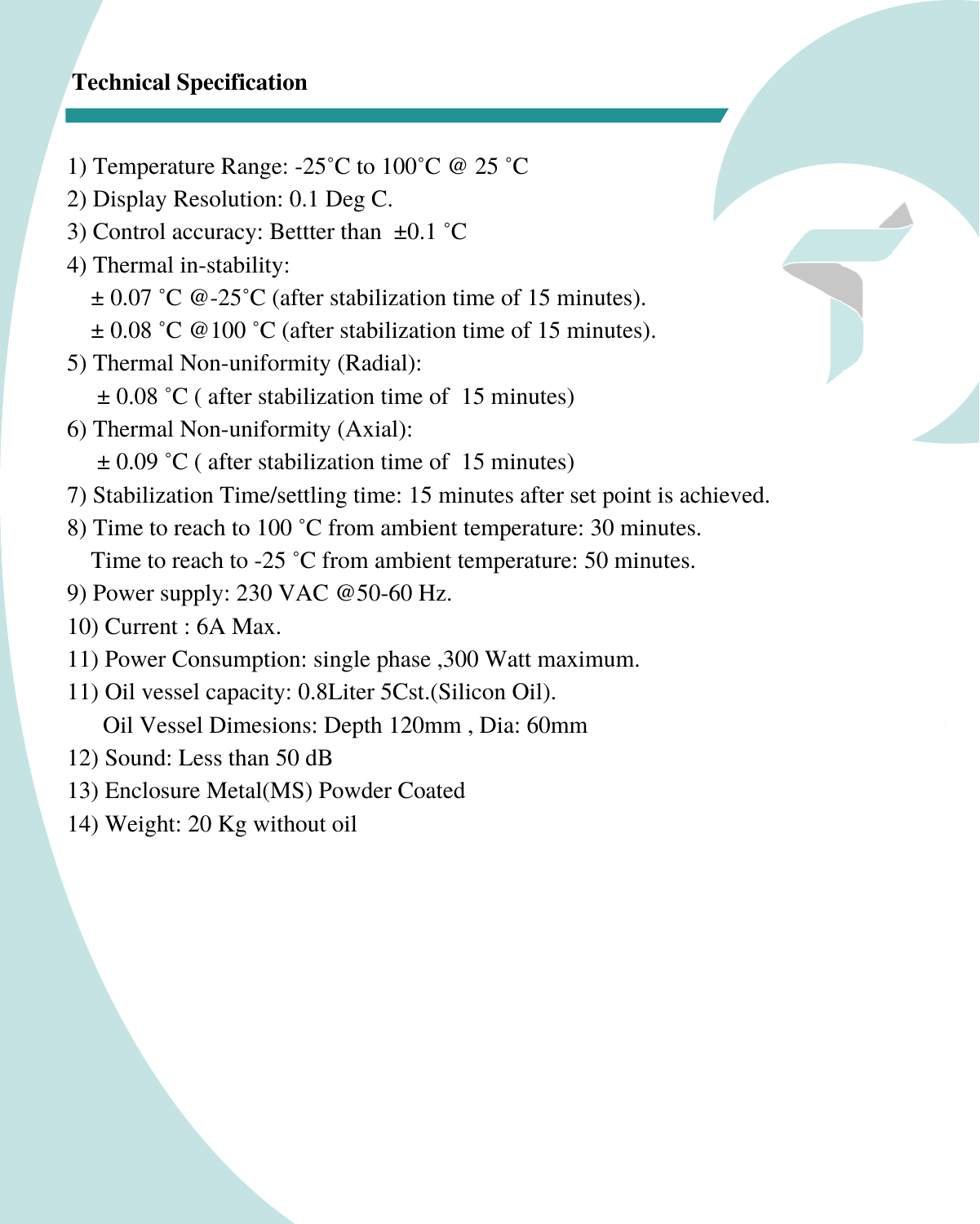#### **Operating Principle**

You require a stable known temperature source.

The certainity of the calibration depends on

- 1) Stability of the source.
- 2) Uniformity to which the stable temperature is known.

Designed block diagram of EO-25X is given below.



Block diagram of temperature controling systems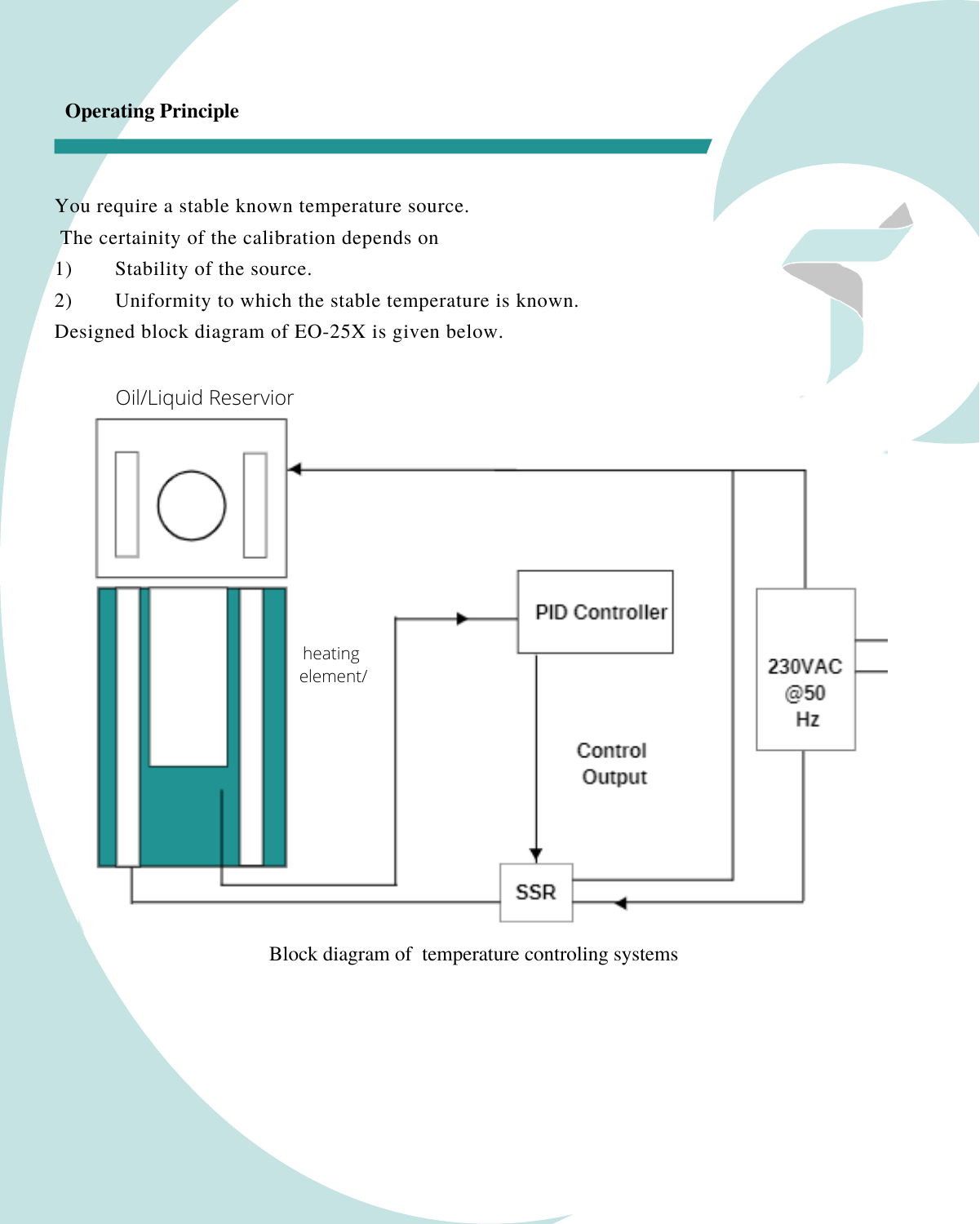## **Operating Principle**

#### IMPORTANT INSTRUCTION FOR OPTIMUM PERFORMANCE

- 1) Use 10 Amp glass fuse as supplied with instrument.
- 2) 3 Pin Plug used should have 15 amp capacity.
- 3) Cooling fan at the backside of controlling unit should be always on . This is required to cool the electronics. Ensure the air passage is not blocked.

#### **PID Controller**

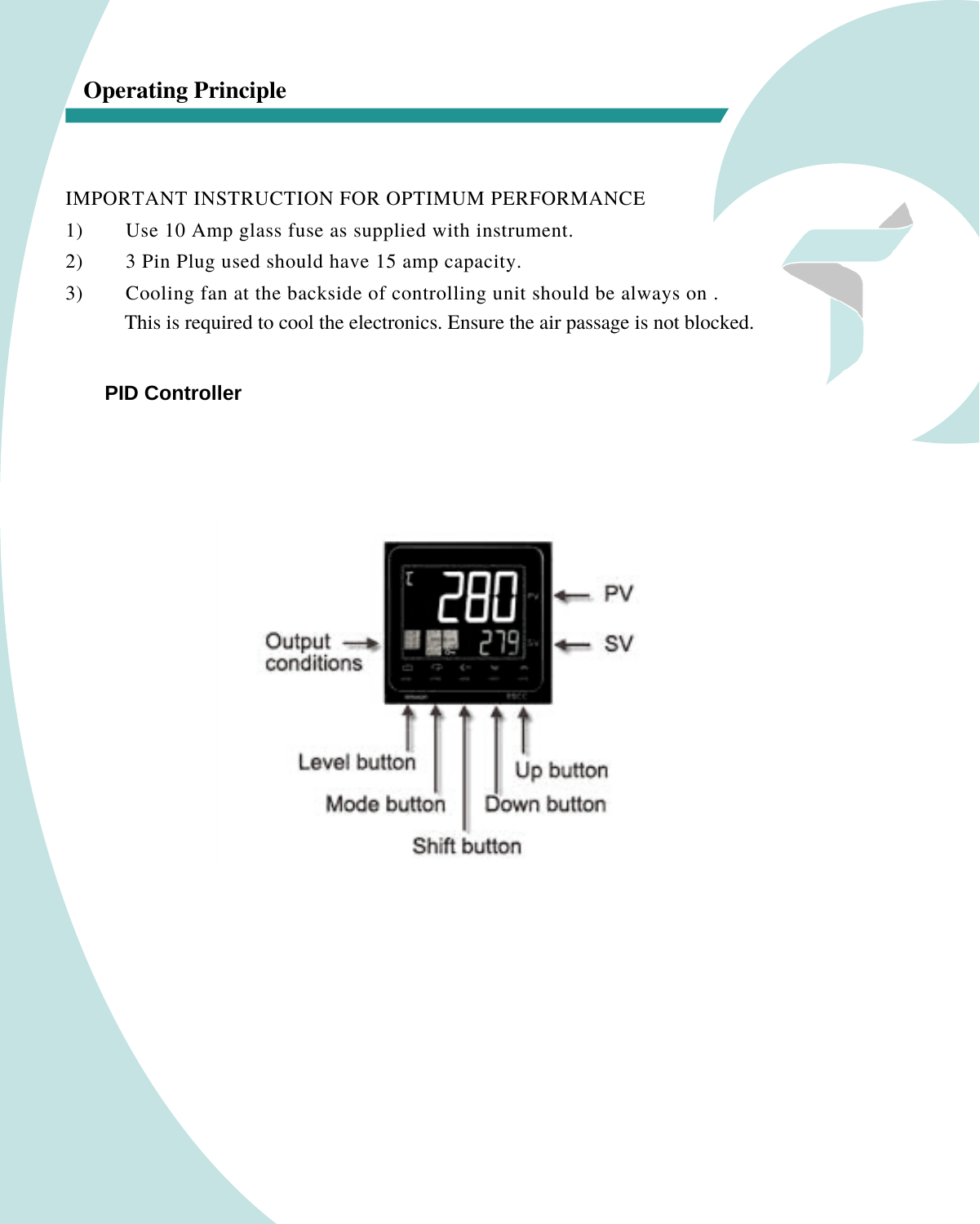#### **Please check for following before you switch on the product**

- Never start the system w ithout liquid/ fluid, It will permanently damage the instrument's Thermoelectrica coil.
- Always maintain the liquid at the level below the Top cap.
- Ensure the stirrer in the Oil is on.
- You may Use the speed controller switch to control the speed of oil circulation.
- Too high speed may result in spillage at higher temperature and too low speed may result in higher non- uniformity.
- Always use correct platform to keep the instrument, Incorrect level may increase the vibrations.
- Never carry/transport the product with filled oil vessel.
- Never carry/transport the product when it is hot. Allow it to cool naturally by setting the minimum set point.
- Always use silicon oil(5 CST),
- never use any other oil.

All specifications are quoted at 25 Deg C, so it is highly recommended to maintain the ambient temperature 25 C or Below to have best performance.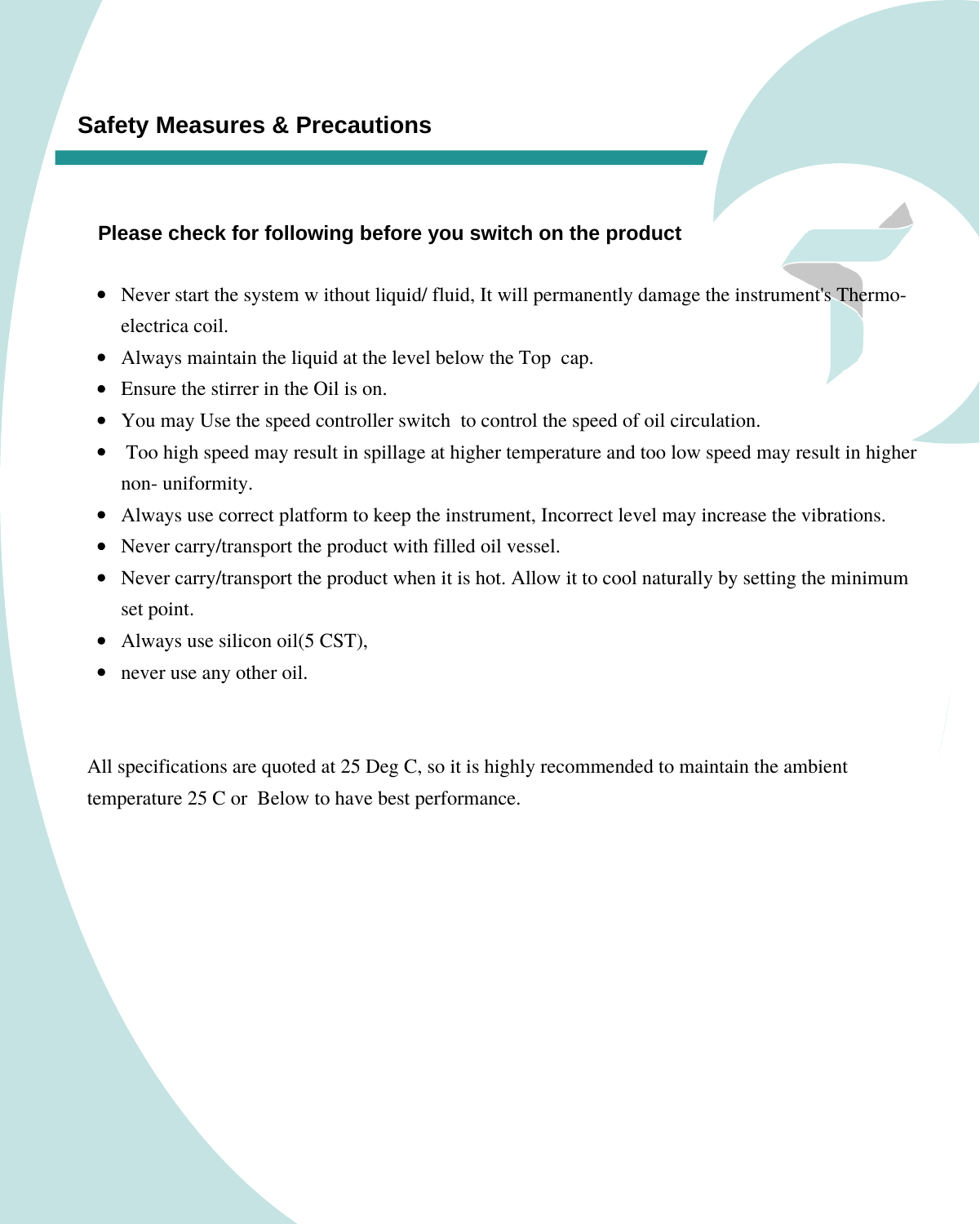#### **Safety Measures & Precautions**

- A Glass fuse is used in the supply line to prevent any problem due to failure of heating element. In case of fuse being fused to frequently kindly consult factory.
- In the event of SSR failure temperature gets run away above set value. If it cross the set point by more than 100°C. Switch off the power immediately and consult factory.
- Do not temper wiring as it may be safety hazard.